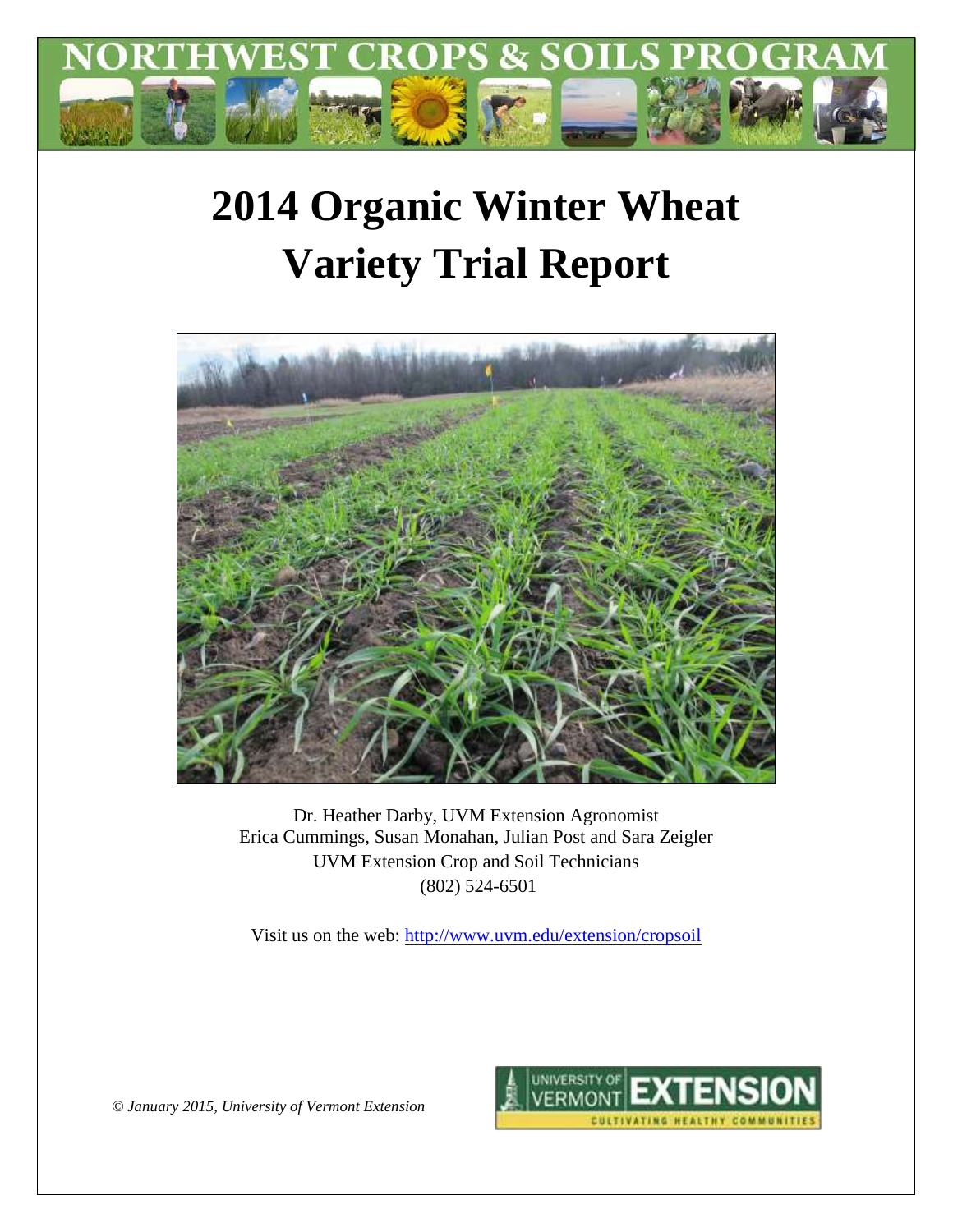#### **2014 ORGANIC WINTER WHEAT VARIETY TRIAL**

Dr. Heather Darby, University of Vermont Extension [Heather.Darby\[at\]uvm.edu](mailto:Heather.Darby@uvm.edu?subject=2011%20Soybean%20Variety%20Trial)

In 2014, the University of Vermont Extension conducted an extensive organic variety trial to evaluate hard red winter wheat in order to determine which varieties thrive in the Northeast. The trial was established at the Borderview Research Farm in Alburgh, Vermont.

## **MATERIALS AND METHODS**

The experimental plot design at both locations was a randomized complete block with four replications. The sixteen winter wheat varieties evaluated are listed in Table 1.

| <b>Winter Wheat</b><br><b>Varieties</b> | <b>Type†</b> | <b>Origin and Year of</b><br>Release: | <b>Seed Source</b>             |
|-----------------------------------------|--------------|---------------------------------------|--------------------------------|
| App. White                              | <b>HW</b>    | NC, 2009                              | USDA-ARS, NC                   |
| Arapahoe                                | <b>HR</b>    | NE, 1998                              | Albert Lea Seed House, MN      |
| Expedition                              | <b>HR</b>    | SD, 2002                              | Albert Lea Seed House, MN      |
| Ideal                                   | <b>HR</b>    | SD, Pending                           | North Dakota State Univ.       |
| Morley (AC)                             | <b>HR</b>    | Canada                                | Bramhill Seeds, Canada         |
| Neo 5425                                | <b>HR</b>    | NE, Experimental                      | University of Nebraska-Lincoln |
| Neo 6469                                | <b>HR</b>    | NE, Experimental                      | University of Nebraska-Lincoln |
| NEO6545(Freeman)                        | <b>HR</b>    | NE, Experimental                      | University of Nebraska-Lincoln |
| Neo 6607                                | <b>HR</b>    | NE, Experimental                      | University of Nebraska-Lincoln |
| Neo 7409                                | <b>HR</b>    | NE, Experimental                      | University of Nebraska-Lincoln |
| <b>NuEast</b>                           | <b>HR</b>    | NC, 2009                              | USDA-ARS, NC                   |
| Overland                                | <b>HR</b>    | NE, 2006                              | Albert Lea Seed House, MN      |
| Redeemer                                | <b>HR</b>    | Canada                                | Bramhill Seeds, Canada         |
| Robidoux                                | <b>HR</b>    | NE, 2011                              | <b>USDA-ARS, NE</b>            |
| Sherman                                 | <b>SR</b>    | OR, 1928                              | 2012 Saved seed, VT            |
| Warthog                                 | <b>HR</b>    | Canada                                | Seedway, VT                    |

**Table 1. 2014 Winter wheat varieties planted in Alburgh, VT** 

 $\dagger$  HR = hard red, HW = hard white, SW = soft white.

‡ Year of release was not always available.

The seedbed was prepared by conventional tillage methods. All plots were managed with practices similar to those used by producers in the surrounding areas (Table 2). The previous crop planted at the Alburgh site was spring wheat, oats and barley. The field was fall plowed, disked and spike tooth harrowed to prepare for planting. The plots were seeded with a Great Plains Cone Seeder on 26-Sep 2013.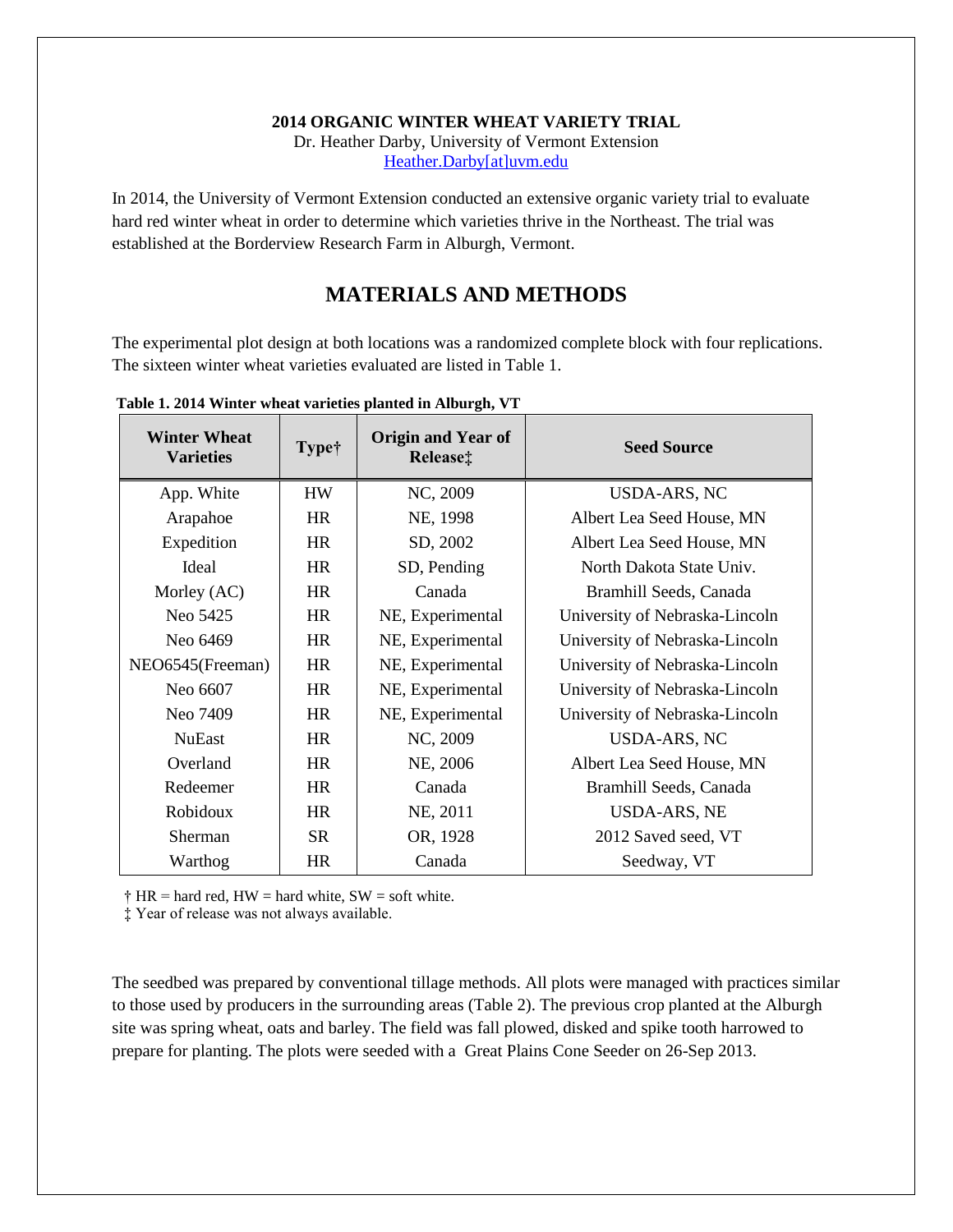Flowering dates of the wheat were recorded when at least 75% of the spikes were in bloom. Throughout the growing season other pertinent observations on wheat development were recorded.

Grain plots were harvested at the Alburgh site with an Almaco SPC50 plot combine on 22-Jul, and the harvest area was 5' x 20'. At the time of harvest, grain moisture, test weight, and yield were calculated.

Following harvest, seed was cleaned with a small Clipper cleaner (A.T. Ferrell, Bluffton, IN). An approximate one pound subsample was collected to determine quality. Quality measurements included standard testing parameters used by commercial mills. Test weight was measured by the weighing of a known volume of grain. Generally the heavier the wheat is per bushel, the higher baking quality. The acceptable test weight for bread wheat is 56-60 lbs per bushel. Once test weight was determined, the samples were then ground into flour using the Perten LM3100 Laboratory Mill. At this time, flour was evaluated for its protein content, falling number, and mycotoxin levels. Grains were analyzed for protein content using the Perten Inframatic 8600 Flour Analyzer. Grain protein affects gluten strength and loaf volume. Most commercial mills target 12-15% protein. The determination of falling number (AACC Method 56-81B, AACC Intl., 2000) was measured on the Perten FN 1500 Falling Number Machine. The falling number is related to the level of sprout damage that has occurred in the grain. It is measured by the time it takes, in seconds, for a stirrer to fall through a slurry of flour and water to the bottom of the tube. Falling numbers greater than 350 indicate low enzymatic activity and sound quality wheat. A falling number lower than 200 indicates high enzymatic activity and poor quality wheat. Deoxynivalenol (DON) analysis was analyzed using Veratox DON 5/5 Quantitative test from the NEOGEN Corp. This test has a detection range of 0.5 to 5 ppm. Samples with DON values greater than 1 ppm are considered unsuitable for human consumption.

All data was analyzed using a mixed model analysis where replicates were considered random effects. The Least Significant Difference (LSD) procedure was used to separate cultivar means when the F-test was significant  $(P< 0.10)$ . There were significant differences among the two locations for most parameters, and therefore data from each location is reported independently.

| o                             |                                      |  |  |
|-------------------------------|--------------------------------------|--|--|
| <b>Trial Information</b>      | Winter wheat variety trial           |  |  |
|                               | Alburgh, VT                          |  |  |
| Location                      | <b>Borderview Research Farm</b>      |  |  |
| Soil type                     | Benson rocky silt loam               |  |  |
| <b>Previous crop</b>          | Spring wheat, oats, and barley       |  |  |
| <b>Row spacing (in)</b>       |                                      |  |  |
| Seeding rate (lbs $ac^{-1}$ ) | 125                                  |  |  |
| <b>Replicates</b>             |                                      |  |  |
| <b>Planting date</b>          | 26-Sep 2013                          |  |  |
| <b>Harvest date</b>           | 22-Jul 2014                          |  |  |
| Harvest area (ft)             | 5 x 20                               |  |  |
| <b>Tillage operations</b>     | Fall plow, disk & spike tooth harrow |  |  |

|  | Table 2. General plot management of the 2014 winter wheat trial. |
|--|------------------------------------------------------------------|
|--|------------------------------------------------------------------|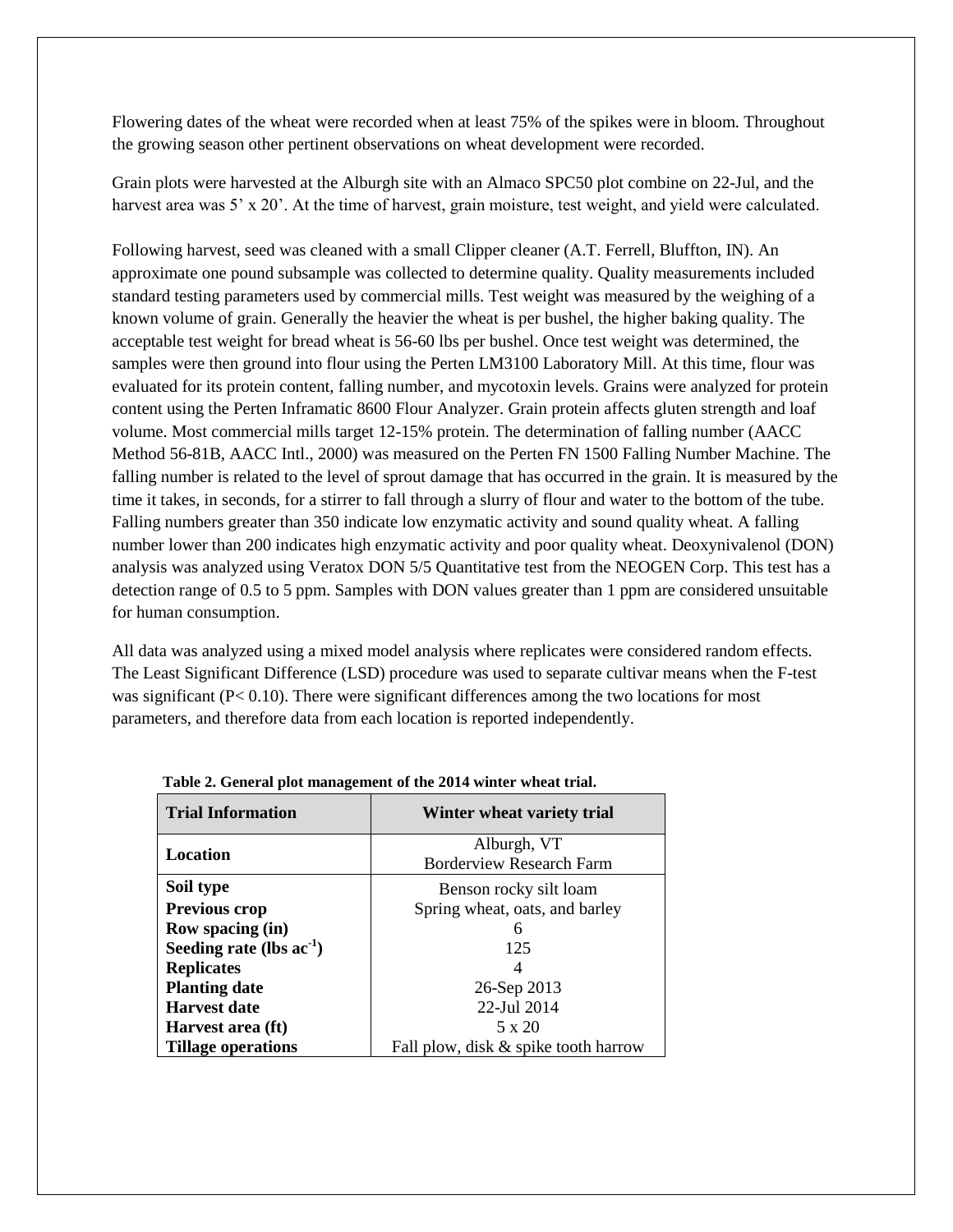Variations in yield and quality can occur because of variations in genetics, soil, weather, and other growing conditions. Statistical analysis makes it possible to determine whether a difference among varieties is real or whether it might have occurred due to other variations in the field. At the bottom of each table a LSD value is presented for each variable (e.g. yield). Least Significant Differences at the 10% level of probability are shown. Where the difference between two varieties within a column is equal to or greater than the LSD value at the bottom of the column, you can be sure in 9 out of 10 chances that there is a real difference between the two varieties. Wheat varieties that were not significantly lower in performance than the highest variety in a particular column are indicated with an asterisk. In the example below, variety A is significantly different from variety C but not from variety B. The difference between A and B is equal to 725 which is less than the LSD value of 889. This means that these varieties did not differ in yield. The difference between A and C is equal to 1454 which is greater than the LSD value of 889. This means that the yields of these varieties were significantly different from one another. The asterisk indicates that variety B was not significantly lower than the top yielding variety.

| <b>Variety</b> | Yield |
|----------------|-------|
| A              | 3161  |
| B              | 3886* |
| C              | 4615* |
| LSD            | 889   |

### **RESULTS**

Seasonal precipitation and temperature recorded at weather stations in close proximity to the 2013 and 2014 sites are shown in Table 3. The growing season this year was marked by lower than normal temperatures in September, April, and July, and higher than normal rainfall throughout the growing season (Apr-Jul). In Alburgh, there was an accumulation of 4756 Growing Degree Days (GDD), which is 284 GDDs below the 30 year average.

| Alburgh, VT                       | $Sep-13$ | $Oct-13$        | Apr-14  | $May-14$ | $Jun-14$ | $Jul-14$ |
|-----------------------------------|----------|-----------------|---------|----------|----------|----------|
| Average temperature $(^{\circ}F)$ | 59.3     | 51.1            | 43.0    | 57.4     | 66.9     | 69.7     |
| Departure from normal             | $-1.30$  | 2.90            | $-1.80$ | 1.00     | 1.10     | $-0.90$  |
|                                   |          |                 |         |          |          |          |
| Precipitation (inches)            | 2.20     | 2.39 $\Diamond$ | 4.34    | 4.90     | 6.09     | 5.15     |
| Departure from normal             | $-1.44$  | $-1.21$         | 1.52    | 1.45     | 2.40     | 1.00     |
|                                   |          |                 |         |          |          |          |
| Growing Degree Days (base 32°F)   | 825      | 600             | 330     | 789      | 1041     | 1171     |
| Departure from normal             | $-33.4$  | 98.2            | $-53.9$ | 32.8     | 27.3     | $-26.9$  |

**Table 3. Temperature and precipitation summary for Alburgh, VT, 2013 and 2014.**

Based on weather data from a Davis Instruments Vantage Pro2 with WeatherLink data logger.

Historical averages are for 30 years of NOAA data (1981-2010) from Burlington, VT.

◊ October 2013 precipitation data based on National Weather Service data from cooperative stations in Burlington, VT (http://www.nrcc.cornell.edu/page\_nowdata.html).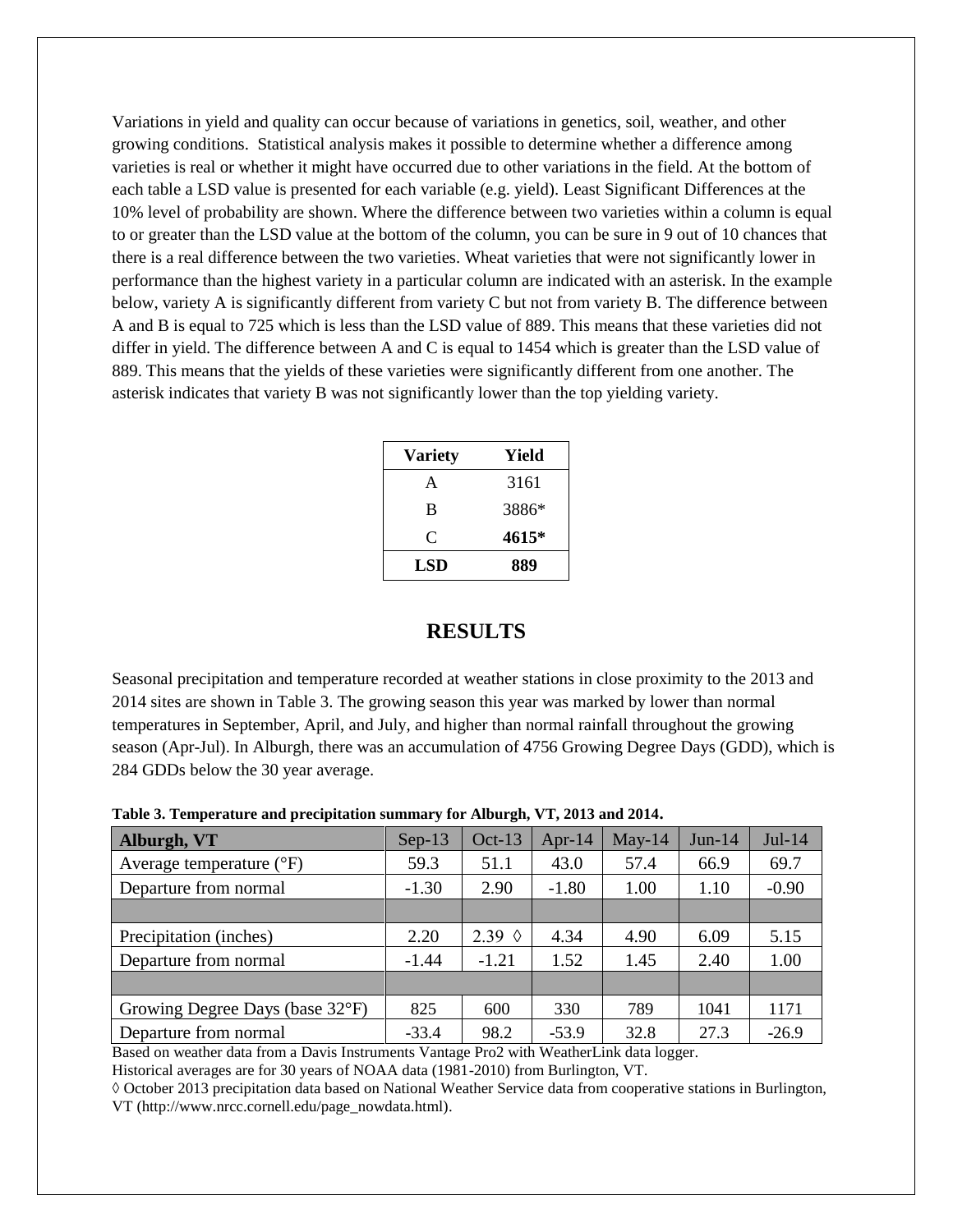#### **Winter Wheat Growth and Development:**

During the 2014 growing season, several observations and measurements were recorded on wheat development. Foliar diseases such as Powdery Mildew (*Erysiphe graminis f. sp. Tritici*) and Ascochyta Leaf Spot (*Didymella exitialis*) were observed throughout the trial. Foliar diseases reduce photosynthetic leaf area, use nutrients, and increase respiration and transpiration within colonized host tissues. A diseased plant typically exhibits reduced vigor, growth and seed fill. The earlier occurrence, the greater degree of host susceptibility, and the longer duration of conditions favorable for disease development will increase yield loss. Although foliar diseases were noted, the

overall severity was minimal.

The flowering date was recorded when approximately 75% of the plot was in bloom for each of the varieties (Table 4). At this trial location most varieties were in full bloom by 14-Jun (Image 1). In general, bird damage and weed pressure were slight.



**Table 4. Flowering date of 16 winter wheat varieties, Alburgh, VT.** 

| <b>Variety</b>   | <b>Flowering</b><br>Date |
|------------------|--------------------------|
| App. White       | $12$ -Jun                |
| Arapahoe         | $14$ -Jun                |
| Expedition       | 9-Jun                    |
| <b>I</b> deal    | $14$ -Jun                |
| Morley (AC)      | $14$ -Jun                |
| Neo 5425         | 9-Jun                    |
| Neo 6469         | 9-Jun                    |
| NEO6545(Freeman) | 9-Jun                    |
| Neo 6607         | $12-J$ un                |
| Neo 7409         | 9-Jun                    |
| <b>NuEast</b>    | $16$ -Jun                |
| Overland         | $14$ -Jun                |
| Redeemer         | $14$ -Jun                |
| Robidoux         | $14$ -Jun                |
| Sherman          | $14$ -Jun                |
| Warthog          | 14-Jun                   |

**Image 1. 2014 Flowering winter wheat, Alburgh, VT**

Loose smut caused by the fungus*, Ustilago tritici*, was observed in several of the trial plots. The loose smut fungus is carried as dormant mycelium within healthy-looking seed and is spread by planting infected seed. A smut-infected seed or plant cannot be distinguished from an uninfected one until the head starts to emerge. The disease is most obvious just after the time of heading by the characteristic dusty black appearance of diseased heads. The spores are dispersed by the wind during wheat flowering and can infect healthy plants.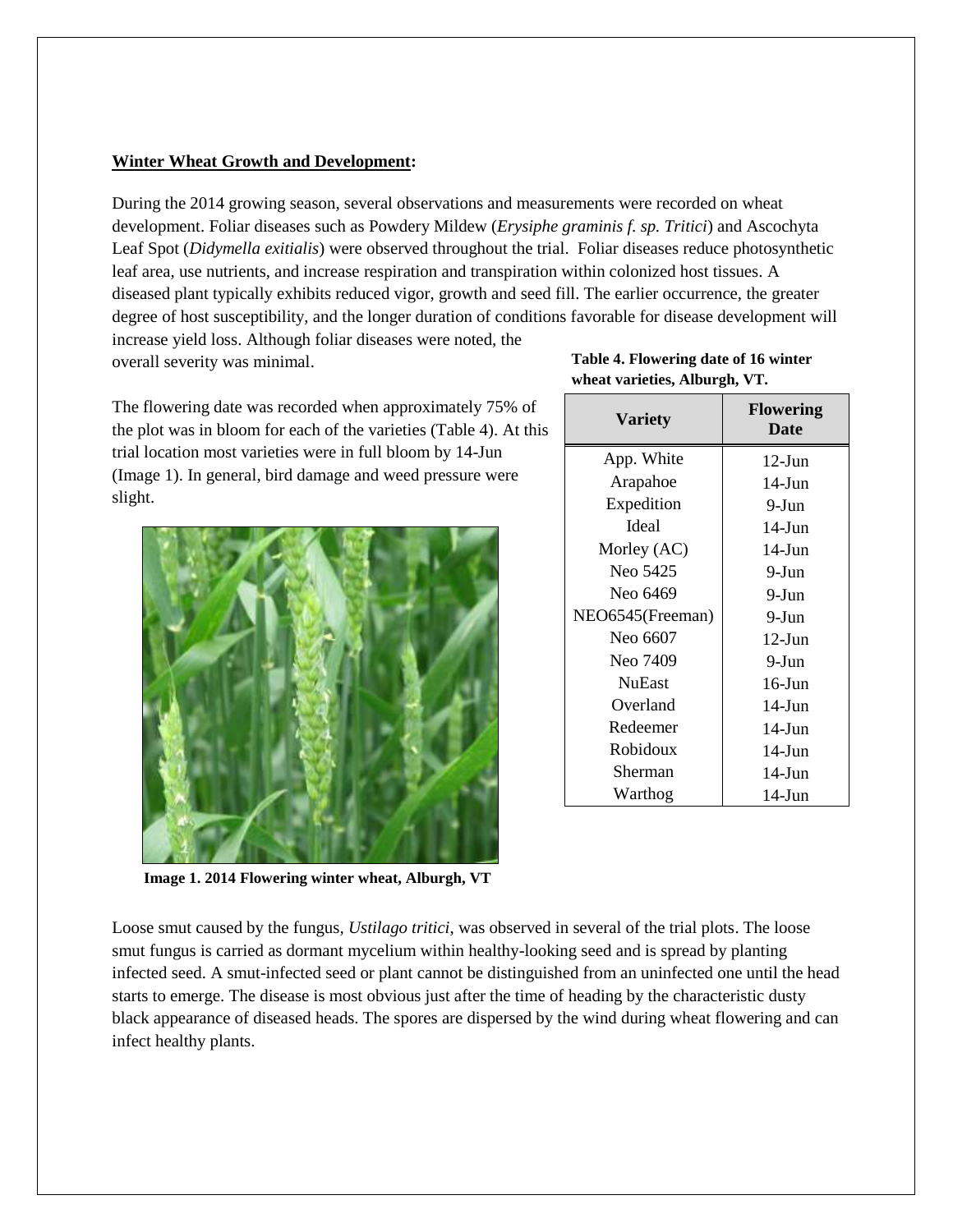#### **Winter Wheat Yield and Quality:**

The yields among varieties were not significantly different (Table  $5 \&$  Figure 1). The highest yielding variety was Warthog (4003 lbs  $ac^{-1}$ ) and lowest yielding variety was Sherman (2452 lbs  $ac^{-1}$ ). The trial mean yield in Alburgh  $(3334 \text{ lbs} \text{ ac}^{-1})$  was 500 lbs higher than the mean yield in 2013.

Grain moisture and test weights were significantly different. The variety with the lowest moisture at the time of harvest was Expedition (13.8%). Only three other varieties, Neo 6607, Neo 7409, and Robidoux, had moistures below 14% at the time of harvest, which is necessary for optimal grain storability. Test weight is the measure of grain density determined by weighing a known volume of grain. Generally, the heavier the wheat is per bushel, the higher baking quality. NuEast had the highest test weight of 61.9 lbs bu<sup>-1</sup>. All of the 16 winter wheat varieties trialed attained the optimal 56 to 60 lb bu<sup>-1</sup> test weight for wheat.

| <b>Yield</b><br>@ 13.5%<br><b>Variety</b><br>moisture |               | <b>Harvest</b><br>moisture | <b>Test</b><br>weight         |
|-------------------------------------------------------|---------------|----------------------------|-------------------------------|
|                                                       | lbs $ac^{-1}$ | %                          | $\text{lbs}$ bu <sup>-1</sup> |
| Morley (AC)                                           | 3438          | 16.7                       | 59.5                          |
| App. White                                            | 3375          | 14.8                       | 60.3                          |
| Arapahoe                                              | 3112          | $14.5*$                    | 59.3                          |
| Expedition                                            | 3507          | 13.8*                      | $61.0*$                       |
| Ideal                                                 | 3375          | 15.8                       | 59.4                          |
| Neo 5425                                              | 3362          | $14.2*$                    | $60.9*$                       |
| Neo 6469                                              | 3363          | 14.8*                      | 61.8*                         |
| Neo 6545(Freeman)                                     | 3561          | $14.4*$                    | 60.0                          |
| Neo 6607                                              | 3196          | 13.9*                      | 59.8                          |
| Neo 7409                                              | 3196          | 13.9*                      | 59.0                          |
| <b>NuEast</b>                                         | 3620          | 15.0                       | $61.9*$                       |
| Overland                                              | 3764          | 15.4                       | 60.5                          |
| Redeemer                                              | 3136          | $14.4*$                    | $61.1*$                       |
| Robidoux                                              | 2881          | 13.9*                      | 60.8                          |
| Sherman                                               | 2452          | 17.6                       | 56.6                          |
| Warthog                                               | 4003          | 15.6                       | $61.5*$                       |
| LSD(0.10)                                             | <b>NS</b>     | 0.94                       | 1.12                          |
| Trial Mean                                            | 3334          | 14.9                       | 60.2                          |

**Table 5. Harvest results of 16 winter wheat varieties, Alburgh, VT.** 

Values shown in **bold** are of the highest value or top performing.

\* Wheat that did not perform significantly lower than the top performing variety in a particular column is indicated with an asterisk.

NS - None of the varieties were significantly different from one another.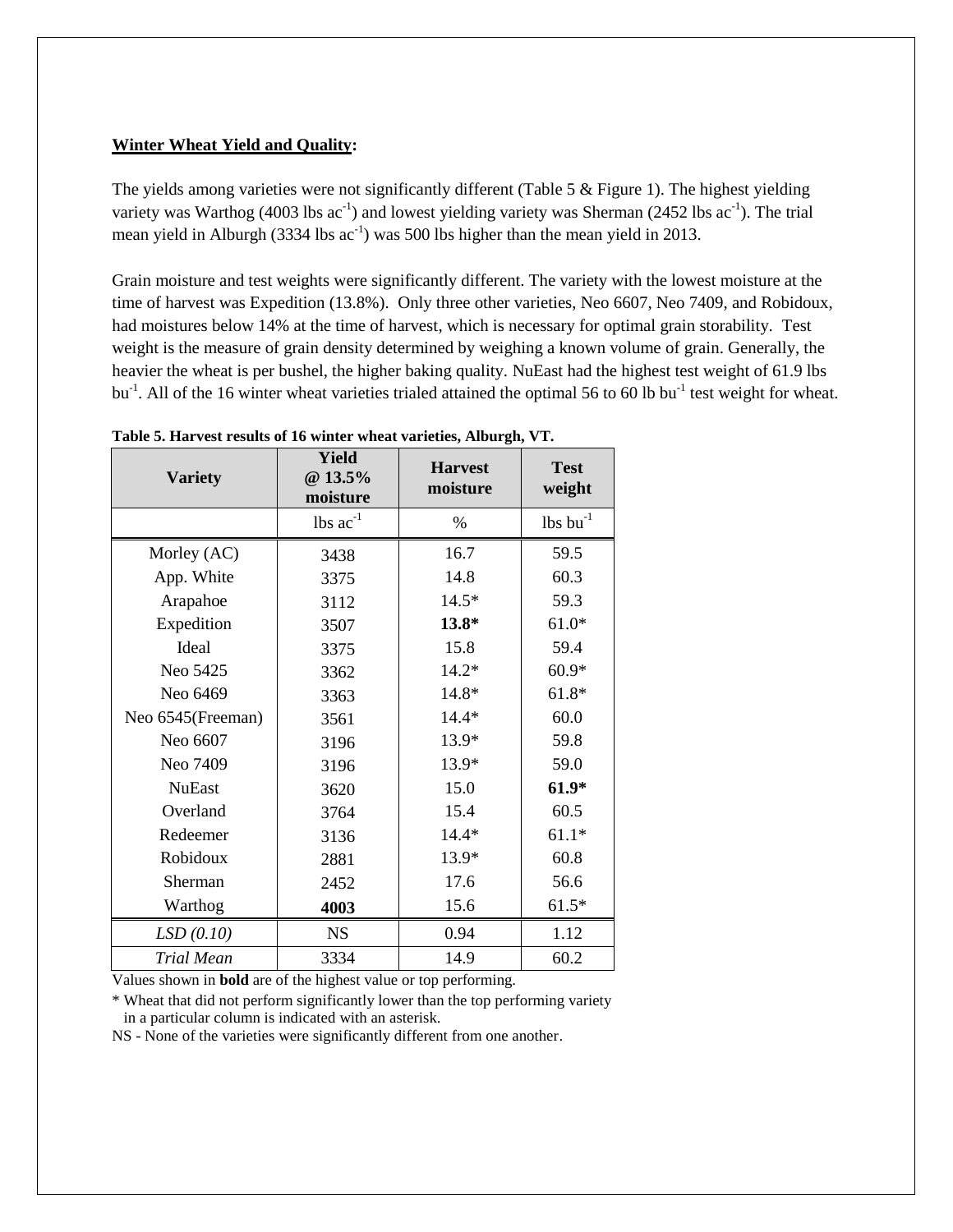

**Figure 1. Yield and protein concentration of 16 winter wheat varieties, Alburgh, VT.** Varieties with the same letter did not differ significantly in yield or protein.

The common measures used by commercial mills to evaluate wheat quality are grain protein, falling number, test weight, and mycotoxin (DON) content (Table 6). Quality differed significantly among the varieties. The variety with the highest protein content was Sherman. Other high protein varieties were Redeemer (11.7%) and Appalachian White (11.6%). Sherman however was the only variety that met the 12-15% protein level required by most commerical bakers. Expedition had the lowest protein level (8.9%). All varieties had falling numbers above 300 seconds. The variety with the highest falling number was Warthog (408 seconds). Additional varieties with high falling numbers include: NuEast, Overland, Redeemer, Robidoux.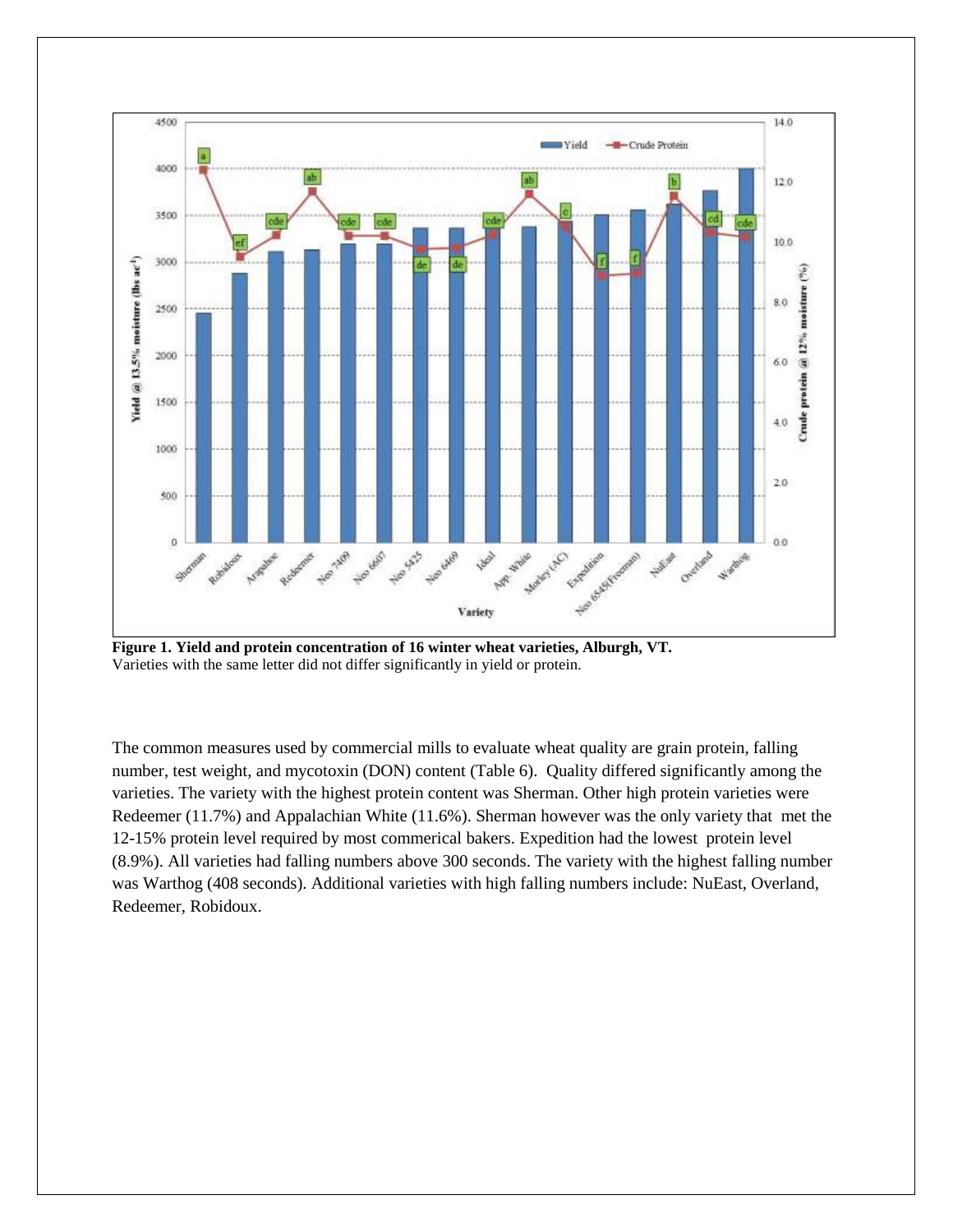| <b>Variety</b>    | <b>Crude</b><br>protein<br>@ 12%<br>moisture | <b>Crude</b><br>protein<br>@ 14%<br>moisture | <b>Falling</b><br>number<br>@ 14%<br>moisture | <b>DON</b> |
|-------------------|----------------------------------------------|----------------------------------------------|-----------------------------------------------|------------|
|                   | $\%$                                         | $\%$                                         | seconds                                       | ppm        |
| Morley (AC)       | 10.6                                         | 10.3                                         | 322                                           | $0.63*$    |
| App. White        | $11.6*$                                      | $11.4*$                                      | 328                                           | 2.90       |
| Arapahoe          | 10.2                                         | 10.0                                         | 354                                           | $0.70*$    |
| Expedition        | 8.9                                          | 8.7                                          | 365                                           | 1.67       |
| Ideal             | 10.2                                         | 10.0                                         | 341                                           | 2.17       |
| Neo 5425          | 9.8                                          | 9.5                                          | 319                                           | 2.33       |
| Neo 6469          | 9.8                                          | 9.6                                          | 350                                           | $1.27*$    |
| Neo 6545(Freeman) | 9.0                                          | 8.8                                          | 356                                           | $1.00*$    |
| Neo 6607          | 10.2                                         | 10.0                                         | 333                                           | $1.03*$    |
| Neo 7409          | 10.2                                         | 10.0                                         | 331                                           | $0.80*$    |
| <b>NuEast</b>     | 11.5                                         | 11.3                                         | 390*                                          | 2.03       |
| Overland          | 10.3                                         | 10.1                                         | 397*                                          | 2.23       |
| Redeemer          | $11.7*$                                      | $11.5*$                                      | 387*                                          | 1.43       |
| Robidoux          | 9.5                                          | 9.3                                          | 382*                                          | 1.90       |
| Sherman           | $12.4*$                                      | $12.1*$                                      | 335                                           | $1.10*$    |
| Warthog           | 10.2                                         | 9.9                                          | 408*                                          | $1.03*$    |
| LSD(0.10)         | 0.78                                         | 0.77                                         | 39.0                                          | 0.69       |
| Trial Mean        | 10.4                                         | 10.1                                         | 356                                           | 1.51       |

**Table 6. Quality of 16 winter wheat varieties, Alburgh, VT.**

Values shown in **bold** are of the highest value or top performing.

\* Wheat that did not perform significantly lower than the top performing variety in a particular column is indicated with an asterisk.

In the Northeast, *Fusarium* head blight (FHB) is predominantly caused by the species *Fusarium graminearum*. This disease is very destructive and causes yield loss, low test weights, low seed germination and contamination of grain with mycotoxins. A vomitoxin called deoxynivalenol (DON) is considered the primary mycotoxin associated with FHB. The spores are usually transported by air currents and can infect plants at flowering through grain fill. Eating contaminated grain greater than 1ppm poses a health risk to both humans. The DON levels of the varieties were highly variable in 2014 (Figure 2). Twelve of the 16 varieties trialed were above the FDA's 1ppm limit.The lowest DON level was AC Morley (0.63ppm). Other varieties with low DON levels include; Arapahoe, Neo 7409, Neo 6545 (Freeman), Neo 6607, and Warthog. The variety with the highest DON level was Appalachian White (2.90 ppm).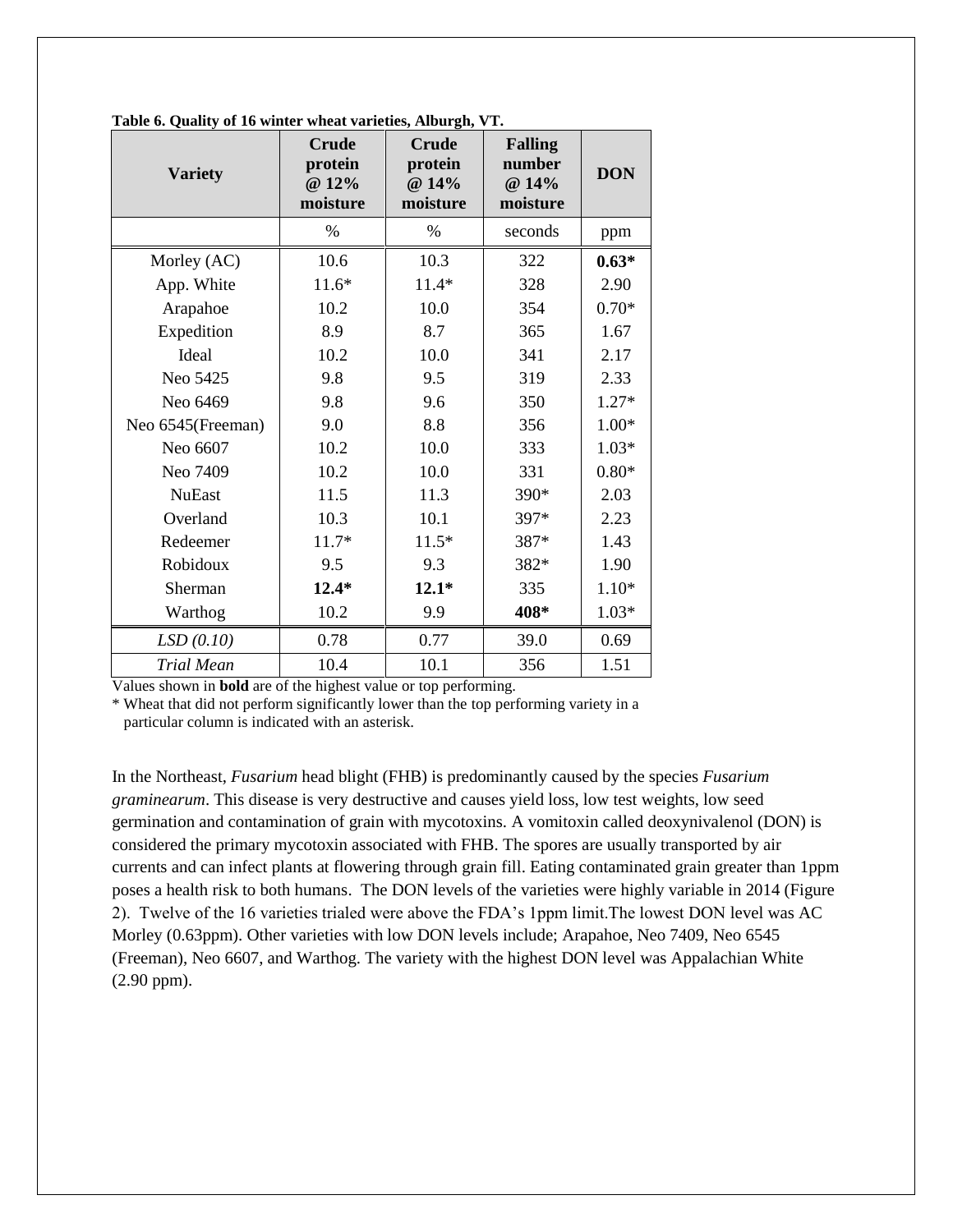

**Figure 2. Deoxynivalenol (DON) level of 16 winter wheat varieties, Alburgh, VT.** Varieties with the same letter did not differ significantly in DON levels.

# **DISCUSSION**

It is important to remember that the results only represent one year of data. The 2014 growing season brought many challenges to the grain growing industry. The cold winter and limited snow cover caused some winter kill. In addition, the prolonged cool and wet spring further delayed wheat development, this might help explain the later flowering dates and higher grain moistures at harvest. The mean yield, although higher than 2013, was still approximately 1000 lbs  $ac^{-1}$  below the 2012 average.

The below average temperatures, and above average rainfall, persisted throughout the growing season which resulted in delayed wheat development and dry down. Interestingly, DON levels were not nearly as high as they were in 2013. Four varieties out of the 16 trialed were at or below the 1ppm FDA recommended limit for DON concentration. The average DON level in 2014 was 1.51 ppm, 4.96 ppm below average DON level in 2013.

It is important, as you make variety choices on your farm, that you evaluate data from test sites that are as similar to your region as possible.